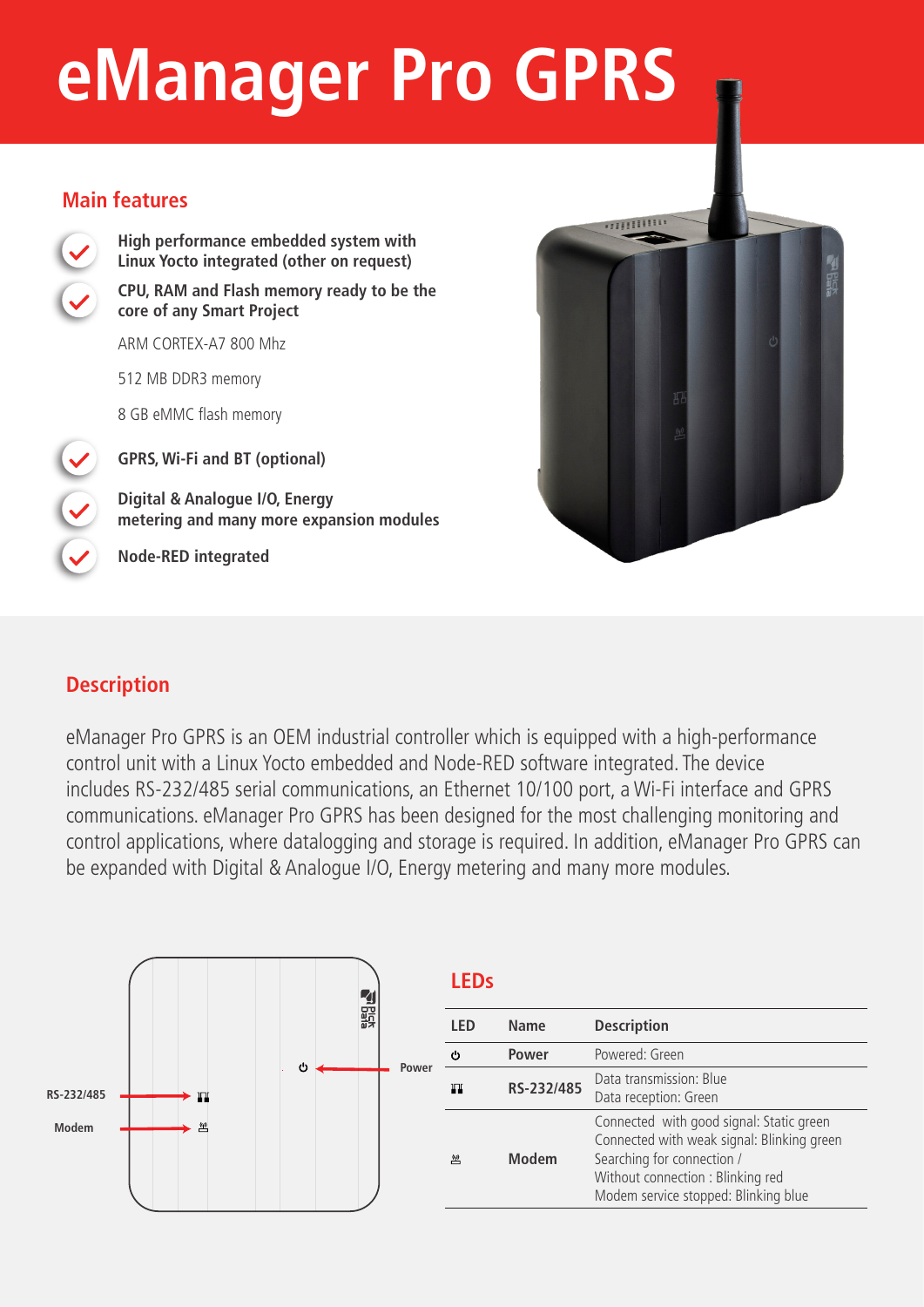## **Dimensions**





## **Technical features**

| Category                                 | <b>Parameters</b>                  | Value                                                           |
|------------------------------------------|------------------------------------|-----------------------------------------------------------------|
| <b>Power circuit</b>                     | Power supply                       | 85  264 Vac / 120  300 Vdc                                      |
|                                          | <b>Frecuency</b>                   | 47  63Hz                                                        |
|                                          | Consumption (a.c. / d.c.)          | 8,8  10,5 VA / 6,4  6,5 W                                       |
| <b>Control unit</b>                      | <b>CPU</b>                         | ARM Cortex-A7 800 Mhz                                           |
|                                          | <b>RAM Memory</b>                  | 512 MB DDR3                                                     |
|                                          | <b>Flash Memory</b>                | 8 GB eMMC                                                       |
|                                          | <b>Clock</b>                       | RTC with supercap to backup clock time                          |
| <b>Environmental</b><br>conditions       | <b>Operating temperature</b>       | $-20$ $+50$ °C                                                  |
|                                          | <b>Relative humidity</b>           | 595%                                                            |
|                                          | <b>Maximum working altitude</b>    | 2000 m                                                          |
| <b>Mechanical</b>                        | <b>Enclosure material</b>          | UL94 polycarbonate - Self-extinguishing V0                      |
| characteristics                          | <b>Protection grade</b>            | IP20 (assembled)                                                |
|                                          | Dimensions (Width x High x Length) | 87,5 x 88,5 x 48 mm (5 DIN rail modules)                        |
|                                          | Weight                             | 90q                                                             |
|                                          | <b>Mounting</b>                    | DIN rail 46277 (EN 50022)                                       |
|                                          | <b>Connectors</b>                  | Pluggable terminals, max. wire section 1,5 mm <sup>2</sup>      |
| <b>Electrical and</b><br>safety features | <b>Electric shock protection</b>   | Double-insulated class II                                       |
|                                          | <b>Insulation</b>                  | 3 kVac                                                          |
|                                          | <b>Installation category</b>       | <b>CAT III 300 V</b>                                            |
| <b>Wireless interface</b>                | Wi-Fi                              | 802.11 b/g/n (2.4 GHz)                                          |
|                                          | <b>BT</b> (optional)               | 4.2                                                             |
| <b>Radio interface</b>                   | <b>Type</b>                        | Quad-band GSM/GPRS                                              |
|                                          | <b>Frequency bands</b>             | 850 / 900 / 1800 / 1900 MHz                                     |
|                                          | Antenna                            | External                                                        |
|                                          | <b>Connector</b>                   | SMA                                                             |
| <b>Serial interface</b>                  | <b>Type</b>                        | RS-232 (full-duplex) / RS-485 (half-duplex). Galvanic isolation |
|                                          | <b>Baud rate</b>                   | 9600115200 bps                                                  |
| <b>Network interface</b>                 | <b>Type</b>                        | Ethernet                                                        |
|                                          | <b>Working speed</b>               | 10/100 Mbps                                                     |
| <b>Standards</b>                         | <b>Standards</b>                   | UNE EN 61010-1, UNE-EN 61000-6-2, UNE-EN 61000-6-4              |
|                                          |                                    |                                                                 |